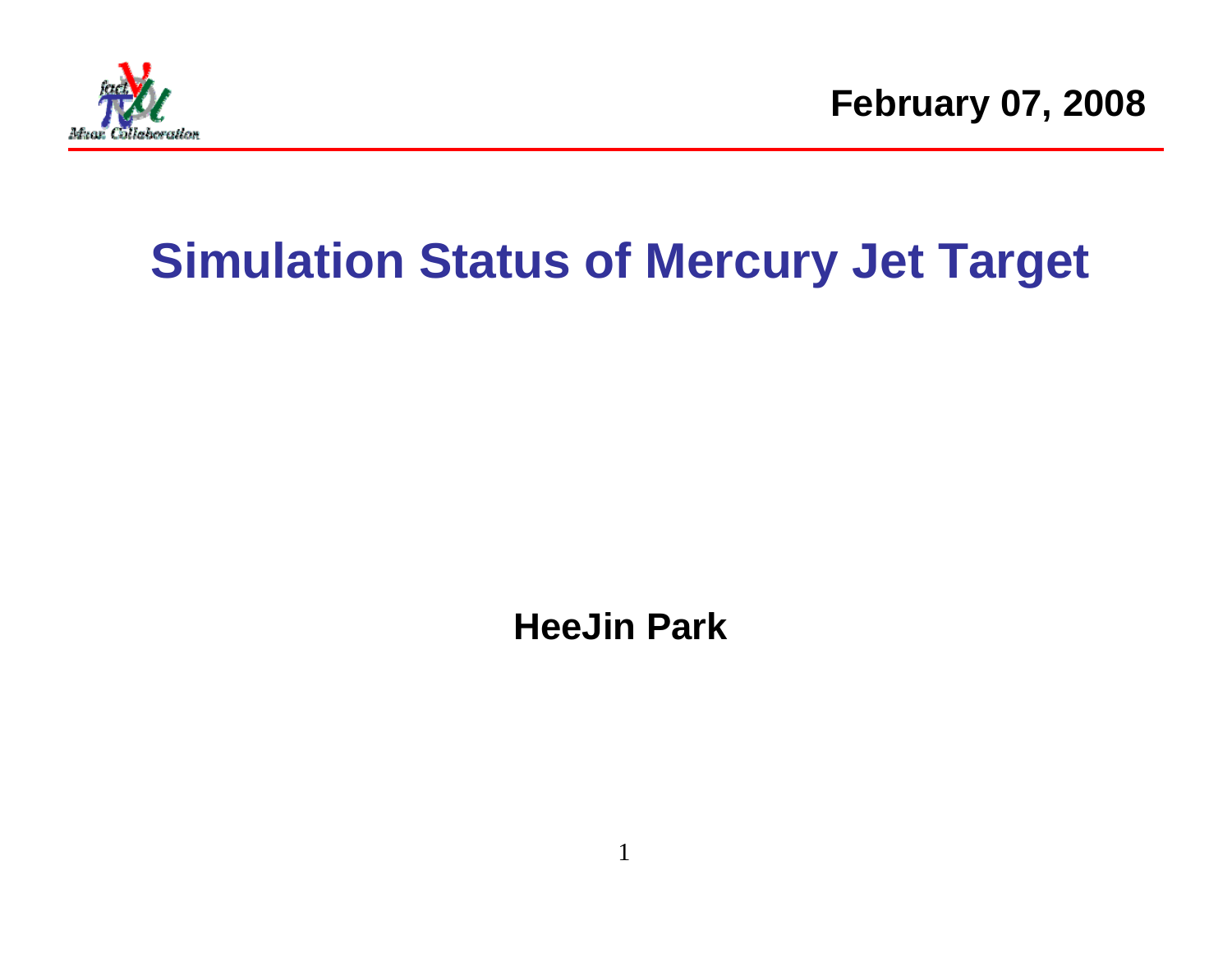

## **Pulsed Solenoid Magnetic Field (15T)** Magnetic Field Along Hg Jet Axis





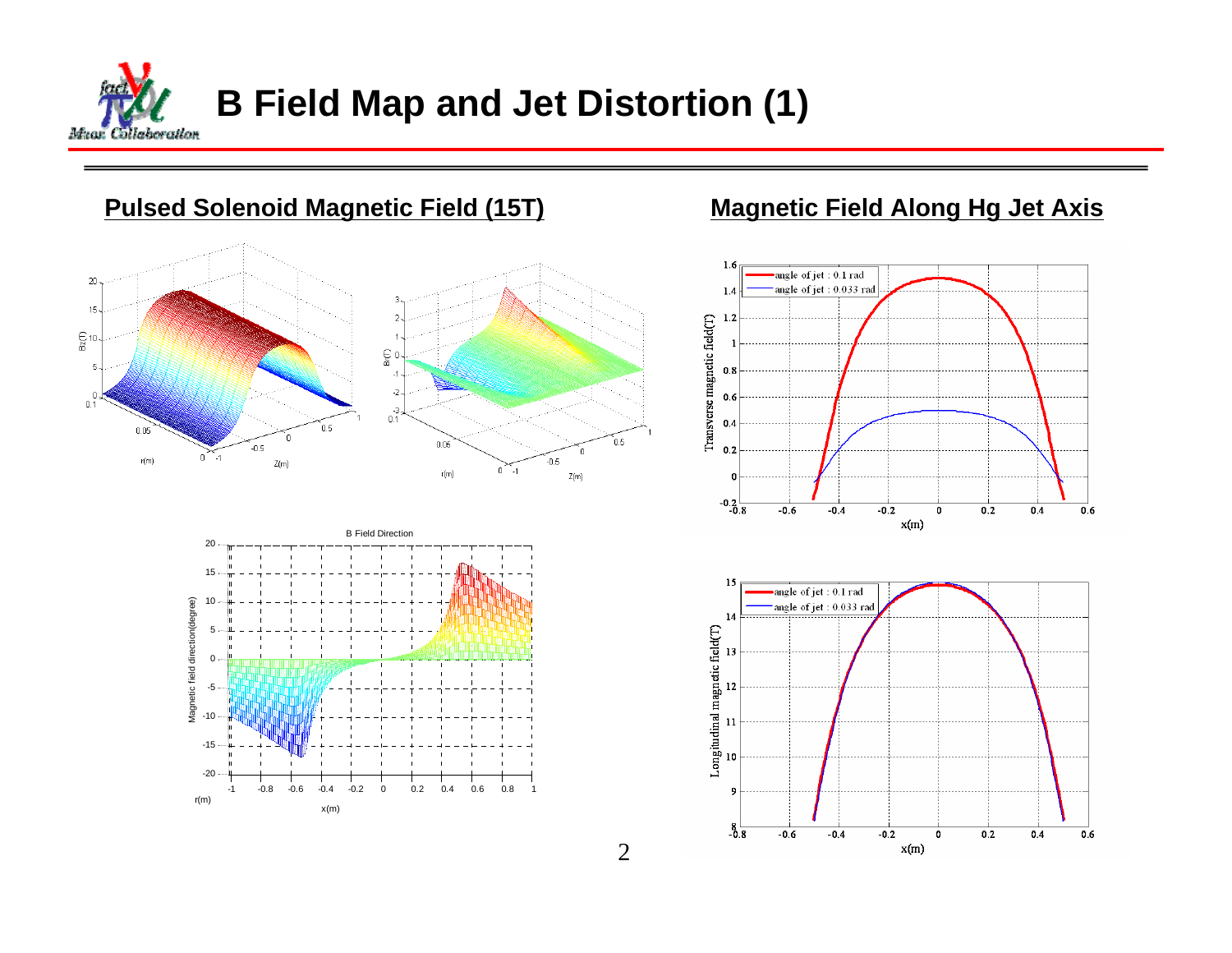**B Field Map and Jet Distortion (2)** lahorattan Afron.

#### **Distortion Ratio along Hg Jet Axis**



**Propose to simulate 15m/s jet velocity with surface tension**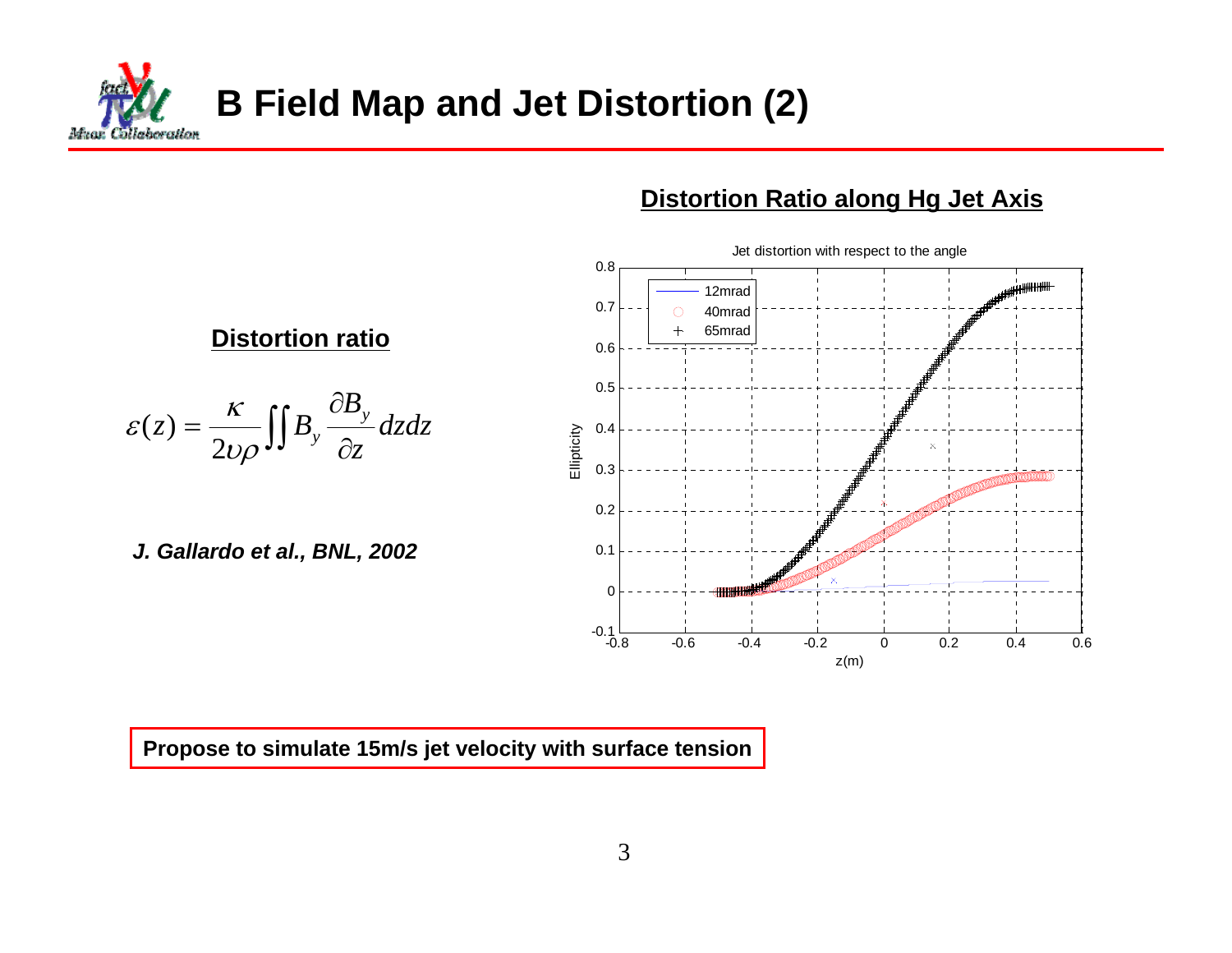

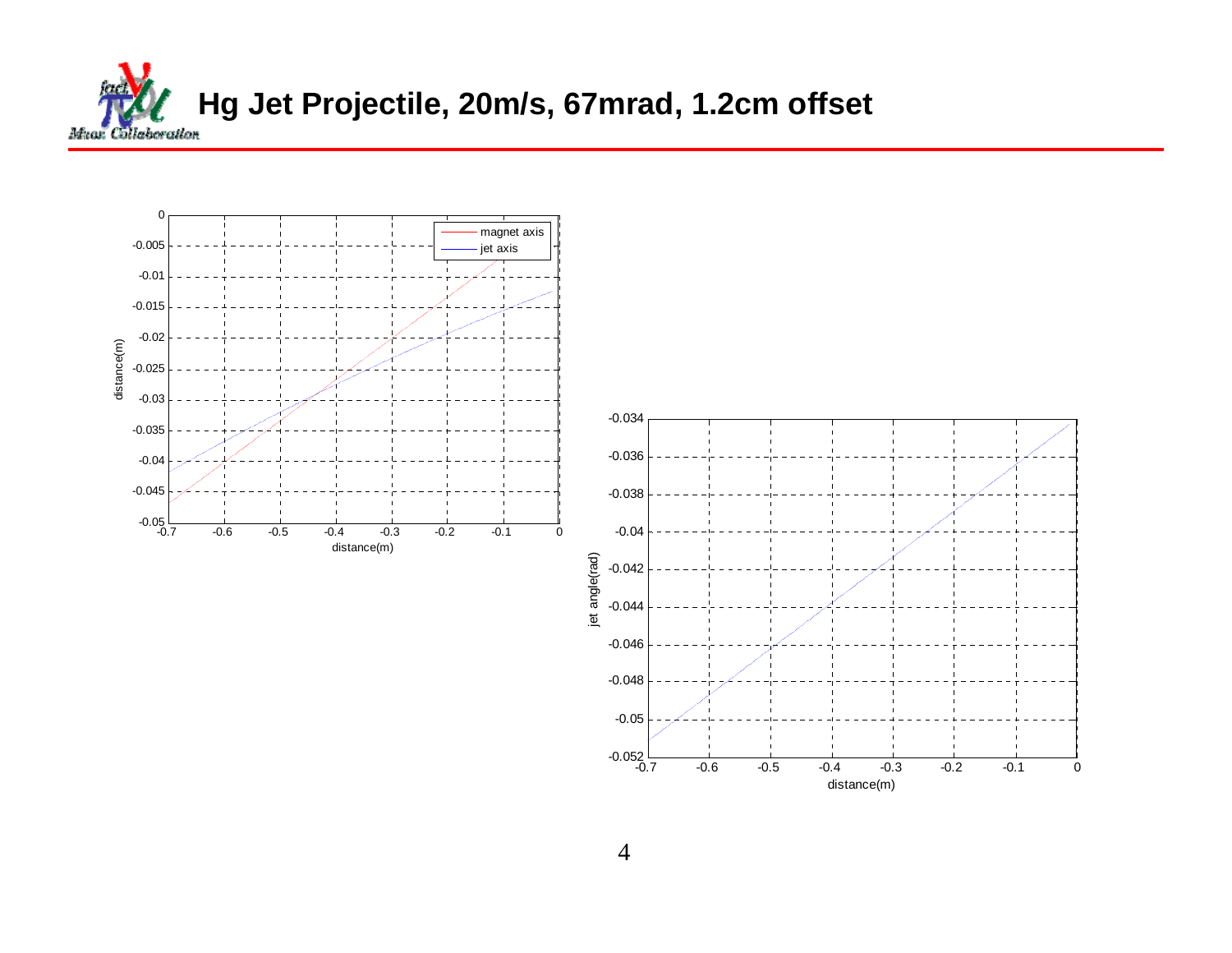



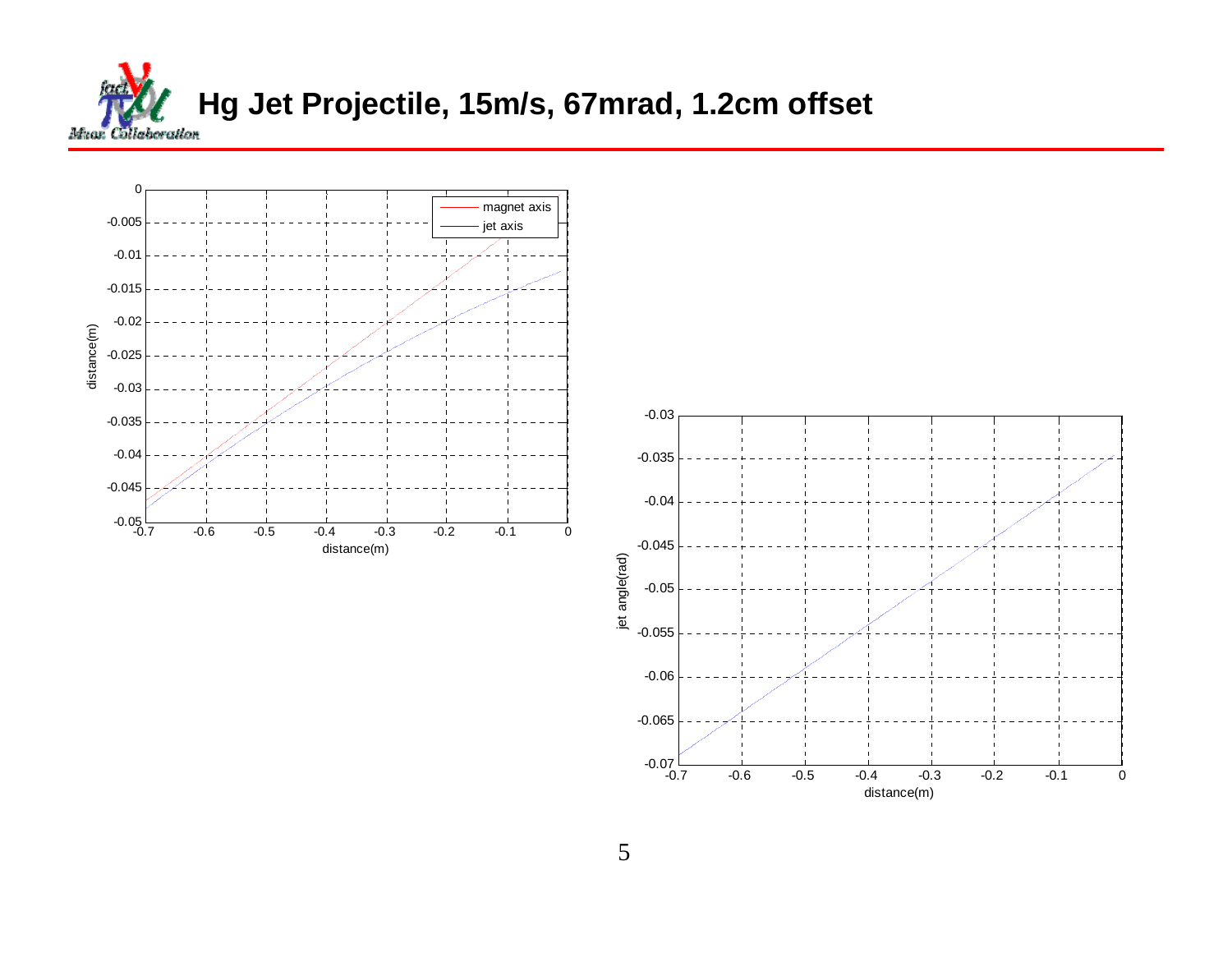

### **E = 14 GeV/c, B = 0 T, Target angle 33 mrad, Beam angle 67 mrad**



*Sergei Striganov, Fermilab, Jan. 2008*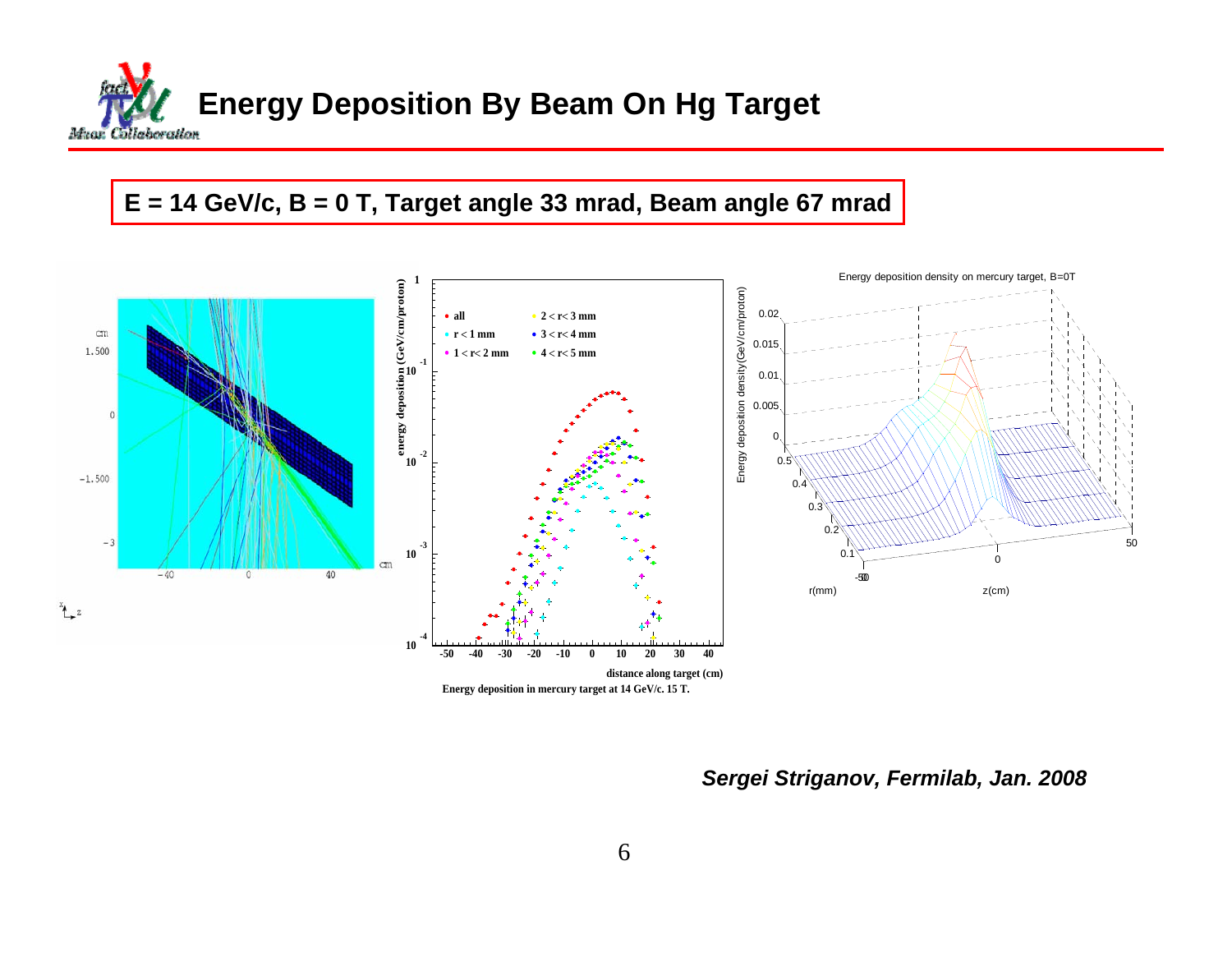

#### **E = 14 GeV/c, B = 15 T, Target angle 33 mrad, Beam angle 67 mrad**



**Energy deposition in mercury target at 14 GeV/c. 15 T.**

**Propose to simulate 3D model for the case of 14GeV/c, 24GeV/c with 0T~15T field.**

*Sergei Striganov, Fermilab, Jan. 2008*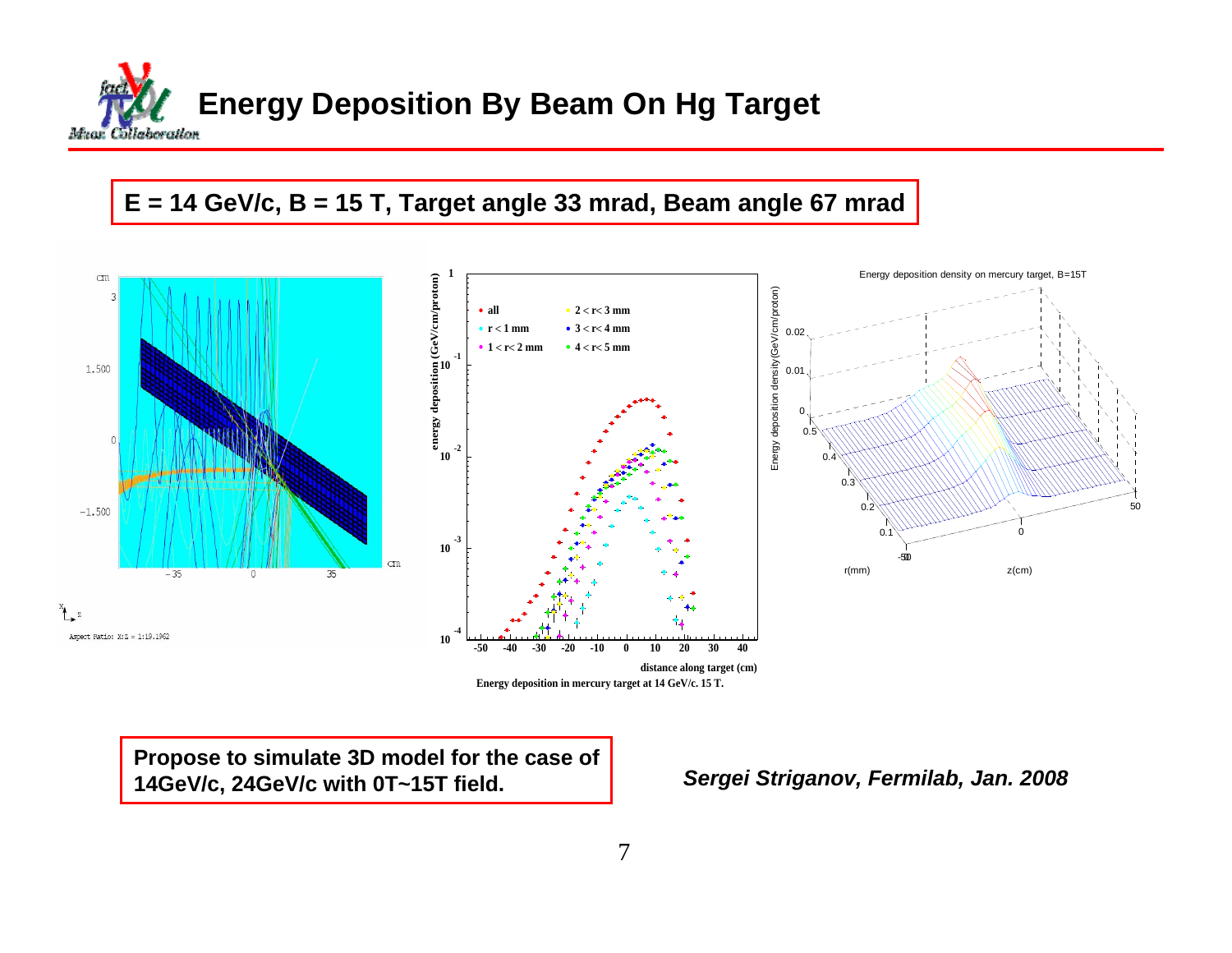



• Jet distortion (aspect ratio) strongly depends on the angle with the solenoid axes (it increases at larger angles)

• Jet aspect ratio increases at smaller jet velocities (at least if the change of velocity is small compared to the reference velocity of  $25 \text{ m/s}$ 

Rmax/R0 = 1.35 at  $V = 25$  m/s, alpha = 100 mrad, B = 15 T Rmax/R0 = 1.09 at  $V = 25$  m/s, alpha = 50 mrad, B = 15 T

8**Propose to simulate 15m/s jet velocity for the case of 0T~15T field.**

*Roman Samulyak, BNL, 2005-2007*